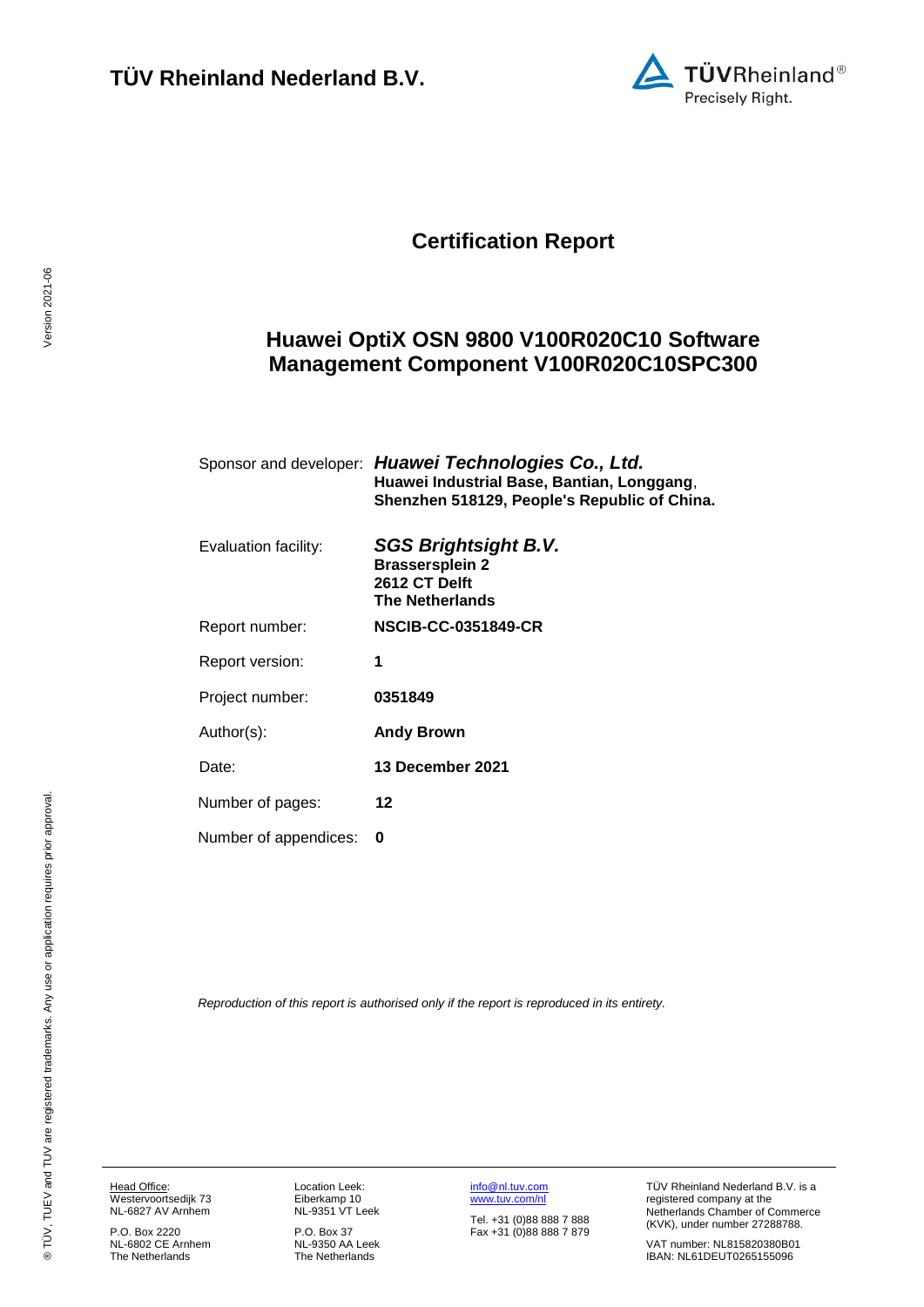

## **CONTENTS**

| <b>Foreword</b>                                                                                                                                          | 3                                                      |
|----------------------------------------------------------------------------------------------------------------------------------------------------------|--------------------------------------------------------|
| <b>Recognition of the Certificate</b>                                                                                                                    | 4                                                      |
| International recognition<br>European recognition                                                                                                        |                                                        |
| 1 Executive Summary                                                                                                                                      | 5                                                      |
| <b>Certification Results</b><br>$\mathbf{2}$                                                                                                             | 6                                                      |
| Identification of Target of Evaluation<br>2.1<br>2.2<br><b>Security Policy</b><br>2.3<br>Assumptions and Clarification of Scope<br>2.3.1<br>Assumptions  | 6<br>$\,6$<br>$\overline{7}$<br>$\overline{7}$         |
| 2.3.2<br>Clarification of scope                                                                                                                          | $\overline{7}$                                         |
| Architectural Information<br>2.4<br>2.5<br>Documentation<br><b>IT Product Testing</b><br>2.6<br>2.6.1<br>Testing approach and depth                      | $\overline{7}$<br>8<br>$\,$ 8 $\,$<br>$\boldsymbol{9}$ |
| 2.6.2<br>Independent penetration testing                                                                                                                 | 9                                                      |
| 2.6.3<br>Test configuration                                                                                                                              | 9                                                      |
| 2.6.4<br><b>Test results</b>                                                                                                                             | 9                                                      |
| 2.7<br><b>Reused Evaluation Results</b><br>2.8<br><b>Evaluated Configuration</b><br><b>Evaluation Results</b><br>2.9<br>2.10<br>Comments/Recommendations | 10<br>10<br>10<br>10                                   |
| <b>Security Target</b><br>3                                                                                                                              | 11                                                     |
| <b>Definitions</b><br>4                                                                                                                                  | 11                                                     |
| 5<br><b>Bibliography</b>                                                                                                                                 | 12                                                     |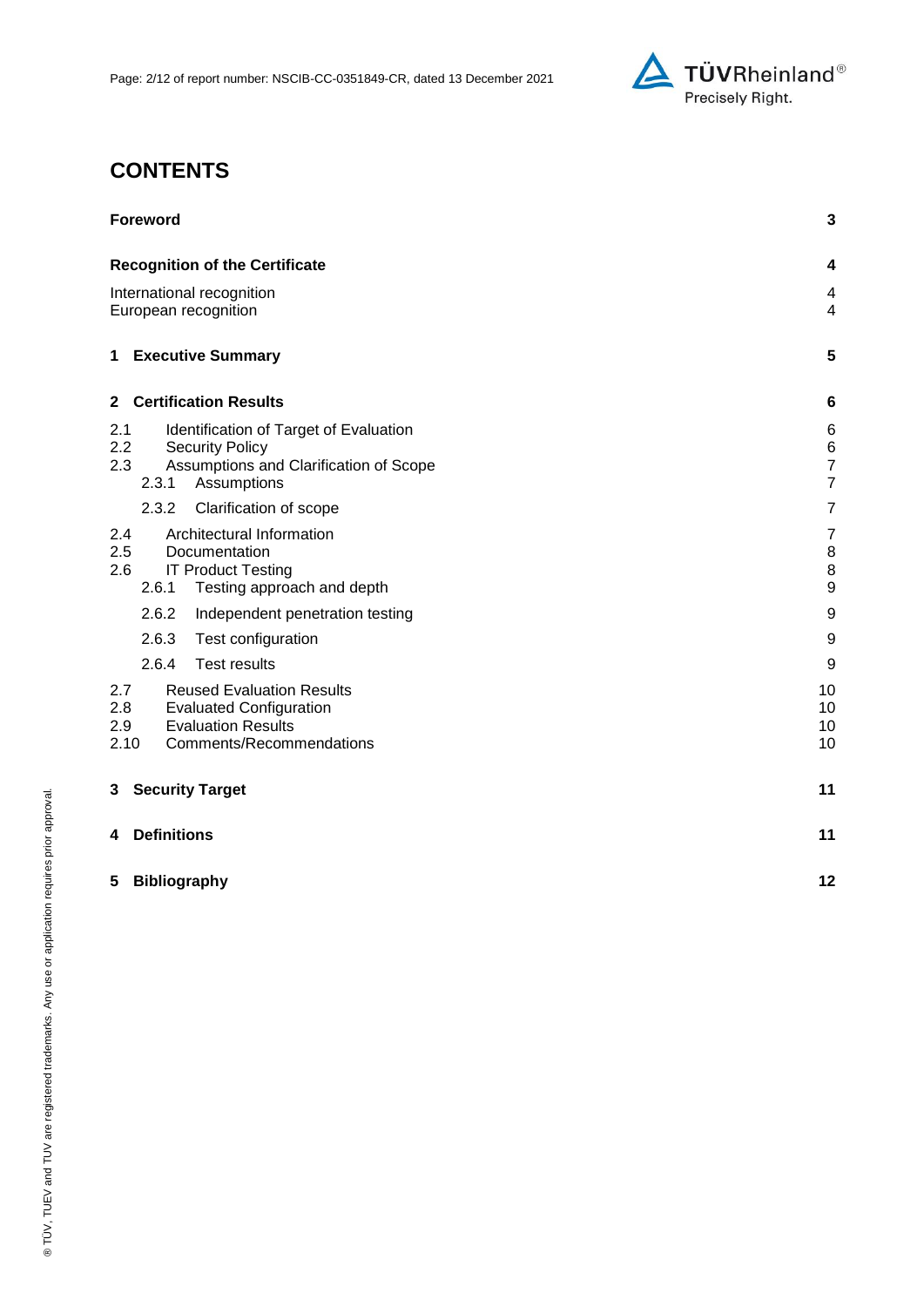

## **Foreword**

The Netherlands Scheme for Certification in the Area of IT Security (NSCIB) provides a third-party evaluation and certification service for determining the trustworthiness of Information Technology (IT) security products. Under this NSCIB, TÜV Rheinland Nederland B.V. has the task of issuing certificates for IT security products, as well as for protection profiles and sites.

Part of the procedure is the technical examination (evaluation) of the product, protection profile or site according to the Common Criteria assessment guidelines published by the NSCIB. Evaluations are performed by an IT Security Evaluation Facility (ITSEF) under the oversight of the NSCIB Certification Body, which is operated by TÜV Rheinland Nederland B.V. in cooperation with the Ministry of the Interior and Kingdom Relations.

An ITSEF in the Netherlands is a commercial facility that has been licensed by TÜV Rheinland Nederland B.V. to perform Common Criteria evaluations; a significant requirement for such a licence is accreditation to the requirements of ISO Standard 17025 "General requirements for the accreditation of calibration and testing laboratories".

By awarding a Common Criteria certificate, TÜV Rheinland Nederland B.V. asserts that the product or site complies with the security requirements specified in the associated (site) security target, or that the protection profile (PP) complies with the requirements for PP evaluation specified in the Common Criteria for Information Security Evaluation. A (site) security target is a requirements specification document that defines the scope of the evaluation activities.

The consumer should review the (site) security target or protection profile, in addition to this certification report, to gain an understanding of any assumptions made during the evaluation, the IT product's intended environment, its security requirements, and the level of confidence (i.e., the evaluation assurance level) that the product or site satisfies the security requirements stated in the (site) security target.

Reproduction of this report is authorised only if the report is reproduced in its entirety.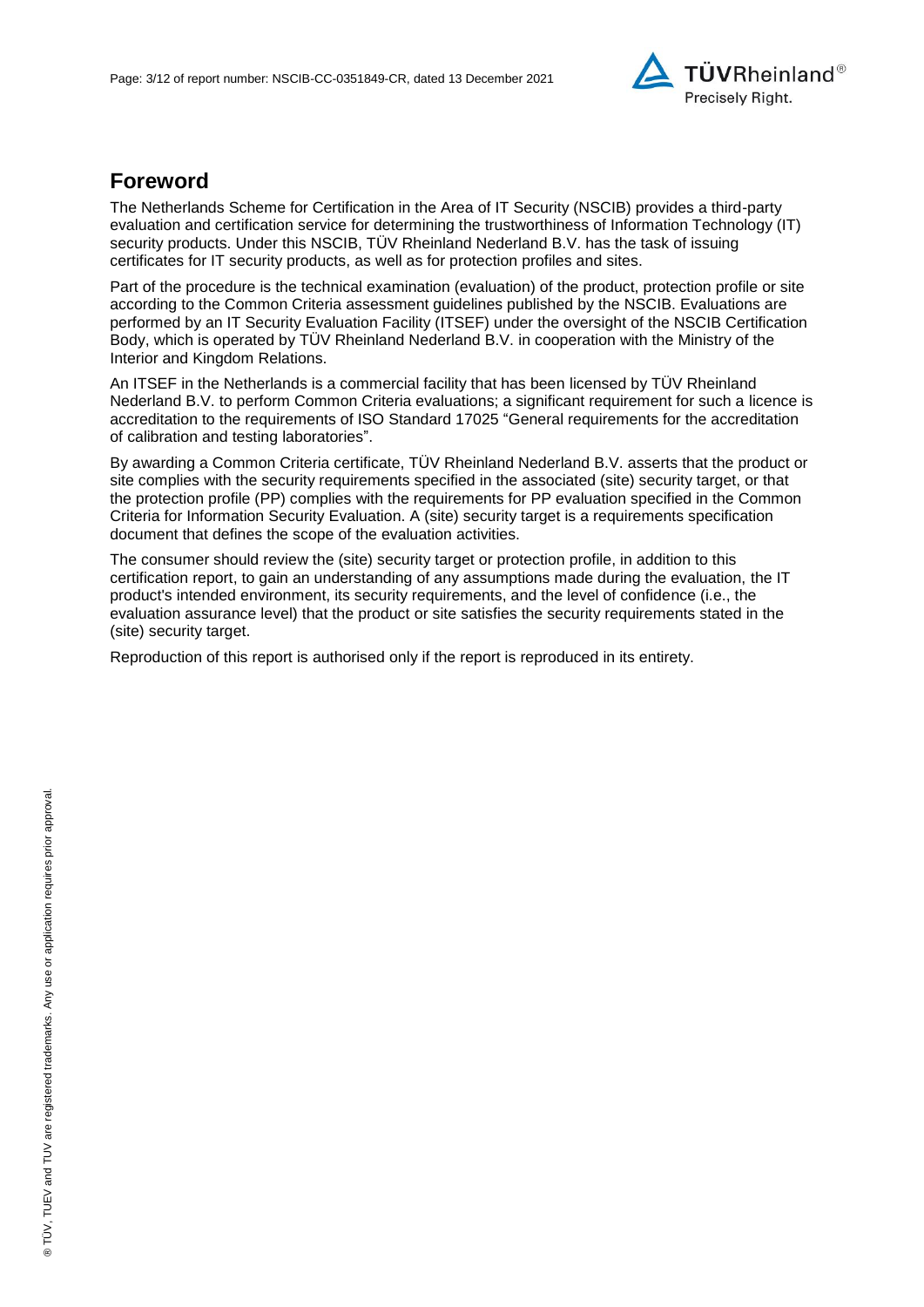

## **Recognition of the Certificate**

The presence of the Common Criteria Recognition Arrangement (CCRA) and the SOG-IS logos on the certificate indicates that this certificate is issued in accordance with the provisions of the CCRA and the SOG-IS Mutual Recognition Agreement (SOG-IS MRA) and will be recognised by the participating nations.

### **International recognition**

The CCRA was signed by the Netherlands in May 2000 and provides mutual recognition of certificates based on the Common Criteria (CC). Since September 2014 the CCRA has been updated to provide mutual recognition of certificates based on cPPs (exact use) or STs with evaluation assurance components up to and including EAL2+ALC\_FLR.

For details of the current list of signatory nations and approved certification schemes, see [http://www.commoncriteriaportal.org.](http://www.commoncriteriaportal.org/)

#### **European recognition**

The SOG-IS MRA Version 3, effective since April 2010, provides mutual recognition in Europe of Common Criteria and ITSEC certificates at a basic evaluation level for all products. A higher recognition level for evaluation levels beyond EAL4 (respectively E3-basic) is provided for products related to specific technical domains. This agreement was signed initially by Finland, France, Germany, The Netherlands, Norway, Spain, Sweden and the United Kingdom. Italy joined the SOG-IS MRA in December 2010.

For details of the current list of signatory nations, approved certification schemes and the list of technical domains for which the higher recognition applies, see [https://www.sogis.eu.](https://www.sogis.eu/)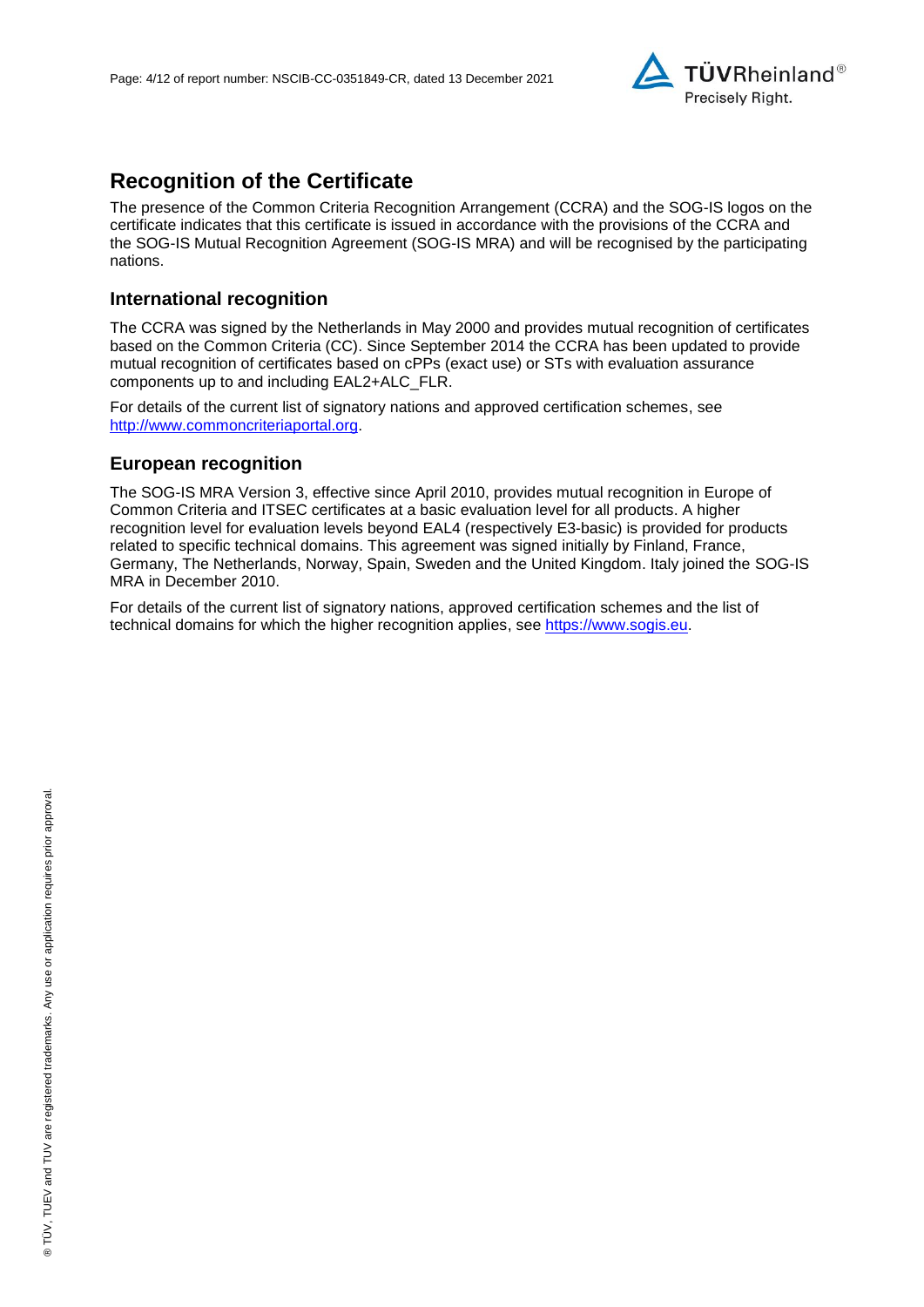<span id="page-4-2"></span>

## **1 Executive Summary**

This Certification Report states the outcome of the Common Criteria security evaluation of the [Huawei](#page-0-3)  [OptiX OSN 9800 V100R020C10 Software Management Component V100R020C10SPC300.](#page-0-3) The developer of the [Huawei OptiX OSN 9800 V100R020C10 Software Management Component](#page-0-3)  [V100R020C10SPC300](#page-0-3) is [Huawei Technologies Co., Ltd.](#page-0-4) located in Shenzhen, China and they also act as the sponsor of the evaluation and certification. A Certification Report is intended to assist prospective consumers when judging the suitability of the IT security properties of the product for their particular requirements.

The TOE is part of the OSN Series software which runs on the OSN Series device. The TOE consists of the Unified Transmission Software (UTS). The UTS is responsible for managing and controlling the whole OSN Series software, communication, and security features in OSN Series devices. The TOE, together with the non-TOE firmware, is packed into a software package which the user downloads along with guidance documents for correct installation of the certified configuration.

The TOE has been evaluated by SGS Brightsight B.V. located in Delft. The evaluation was completed on 13 December 2021 with the approval of the ETR. The certification procedure has been conducted in accordance with the provisions of the Netherlands Scheme for Certification in the Area of IT Security *[NSCIB]*.

The scope of the evaluation is defined by the security target *[ST]*, which identifies assumptions made during the evaluation, the intended environment for the [Huawei OptiX OSN 9800 V100R020C10](#page-0-3)  [Software Management Component V100R020C10SPC300,](#page-0-3) the security requirements, and the level of confidence (evaluation assurance level) at which the product is intended to satisfy the security requirements. Consumers of the [Huawei OptiX OSN 9800 V100R020C10 Software Management](#page-0-3)  [Component V100R020C10SPC300](#page-0-3) are advised to verify that their own environment is consistent with the security target, and to give due consideration to the comments, observations and recommendations in this certification report.

<span id="page-4-0"></span>The results documented in the evaluation technical report *[ETR]* <sup>1</sup> for this product provide sufficient evidence that the TOE meets the EAL4 augmented (EA[L4+](#page-4-0)) assurance requirements for the evaluated security functionality. This assurance level is augmented with ALC\_FLR.2 (Flaw Reporting Procedures).

<span id="page-4-1"></span>The evaluation was conducted using the Common Methodology for Information Technology Security Evaluation, Version 3.1 Revision 5 *[CEM]* for conformance to the Common Criteria for Information Technology Security Evaluation, Version 3.1 Revision [5](#page-4-1) *[CC]* (Parts I, II and III).

TÜV Rheinland Nederland B.V., as the NSCIB Certification Body, declares that the evaluation meets all the conditions for international recognition of Common Criteria Certificates and that the product will be listed on the NSCIB Certified Products list. Note that the certification results apply only to the specific version of the product as evaluated.

l

<sup>1</sup> The Evaluation Technical Report contains information proprietary to the developer and/or the evaluator, and is not available for public review.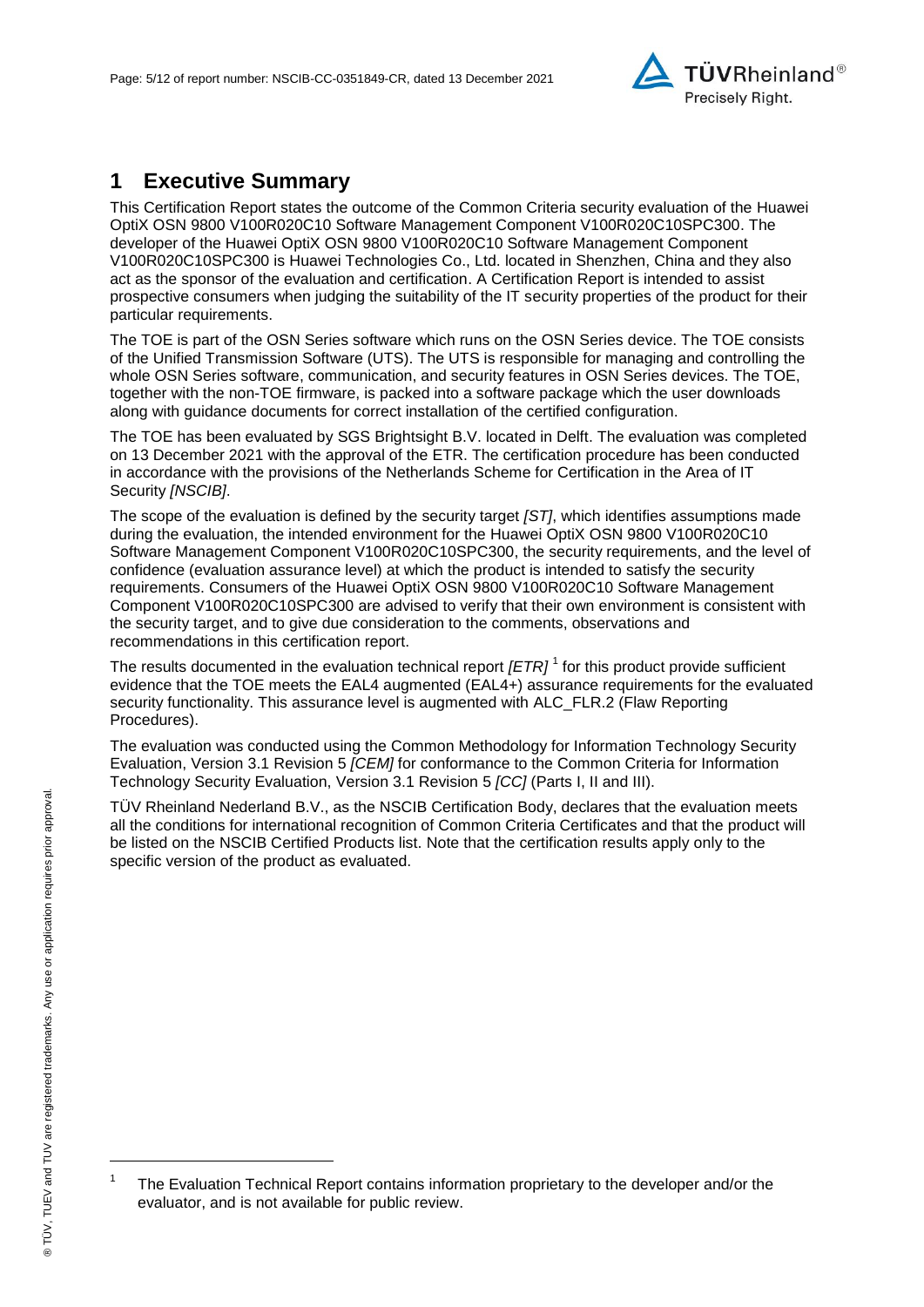

## **2 Certification Results**

### *2.1 Identification of Target of Evaluation*

The Target of Evaluation (TOE) for this evaluation is the [Huawei OptiX OSN 9800 V100R020C10](#page-0-3)  [Software Management Component V100R020C10SPC300](#page-0-3) from [Huawei Technologies Co., Ltd.](#page-0-4) located in [Shenzhen, China.](#page-4-2)

The TOE is comprised of the following main components:

| <b>Delivery</b><br>item type         | <b>Identifier</b>                                                                                                                                                                                                                              | <b>Version</b>                                    |
|--------------------------------------|------------------------------------------------------------------------------------------------------------------------------------------------------------------------------------------------------------------------------------------------|---------------------------------------------------|
| Software                             | Huawei OptiX OSN 9800 V100R020C10                                                                                                                                                                                                              | V100R020C10SPC300                                 |
| Software<br>File.                    | OptiX OSN 9800 U32E_V100R020C10SPC300.zip<br>OptiX OSN 9800 U64E_V100R020C10SPC300.zip<br>OptiX OSN 9800 M24_V100R020C10SPC300.zip<br>OptiX OSN 9800 M12_V100R020C10SPC300.zip<br>OptiX OSN 9800 M05_V100R020C10SPC300.zip                     | V <sub>100</sub> R <sub>020</sub> C <sub>10</sub> |
| Software<br>Signature<br><b>File</b> | OptiX OSN 9800 U64E_V100R020C10SPC300.zip.asc<br>OptiX OSN 9800 U32E V100R020C10SPC300.zip.asc<br>OptiX OSN 9800 M24 V100R020C10SPC300.zip.asc<br>OptiX OSN 9800 M12_V100R020C10SPC300.zip.asc<br>OptiX OSN 9800 M05_V100R020C10SPC300.zip.asc | V <sub>100</sub> R <sub>020</sub> C <sub>10</sub> |

To ensure secure usage a set of guidance documents is provided, together with the [Huawei OptiX](#page-0-3)  [OSN 9800 V100R020C10 Software Management Component V100R020C10SPC300.](#page-0-3) For details, see section [2.5](#page-7-0) ["Documentation"](#page-7-0) of this report.

### *2.2 Security Policy*

To counter the security threats listed in the [ST], the TOE provides the following security features:

- Identification and authentication of administrative users
	- $\circ$  Users are identified by a username and authenticated by password piror to accessing services of the TOE. The TOE is accessed via CLI (console and SSH). The TOE provides local authentication and remote authentication via RADIUS.
- Authorization
	- $\circ$  The TOE maintains mutiple user groups. There are in total 4 user roles (listing from the least privileges to the most privileges): Monitor, Operator, Maintenance, and Administrator. Only authenticated users can execute commands of the TOE.
- Auditing
	- o The TOE generates audit records for security-relevant management actions. All audit records contain not only the information on the event itself but also a timestamp and – if applicable – additional information like user ID, source IP, etc. Audit records are writing to local flash storage. The TSF deletes the oldest log files if the audit trail exceeds the size of the storage device.
- Communication security
	- The TOE provides communication security by implementing the TLS protocol. To protect the TOE from eavesdrop and to ensure data transmission security and confidentiality, TLS 1.2 and TLS 1.3 are provided with the following cipher suites:
	- o TLS1.2:
		- TLS\_ECDHE\_RSA\_WITH\_AES\_256\_GCM\_SHA384 as defined in RFC 5289
		- TLS\_ECDHE\_RSA\_WITH\_AES\_128\_GCM\_SHA256 as defined in RFC 5289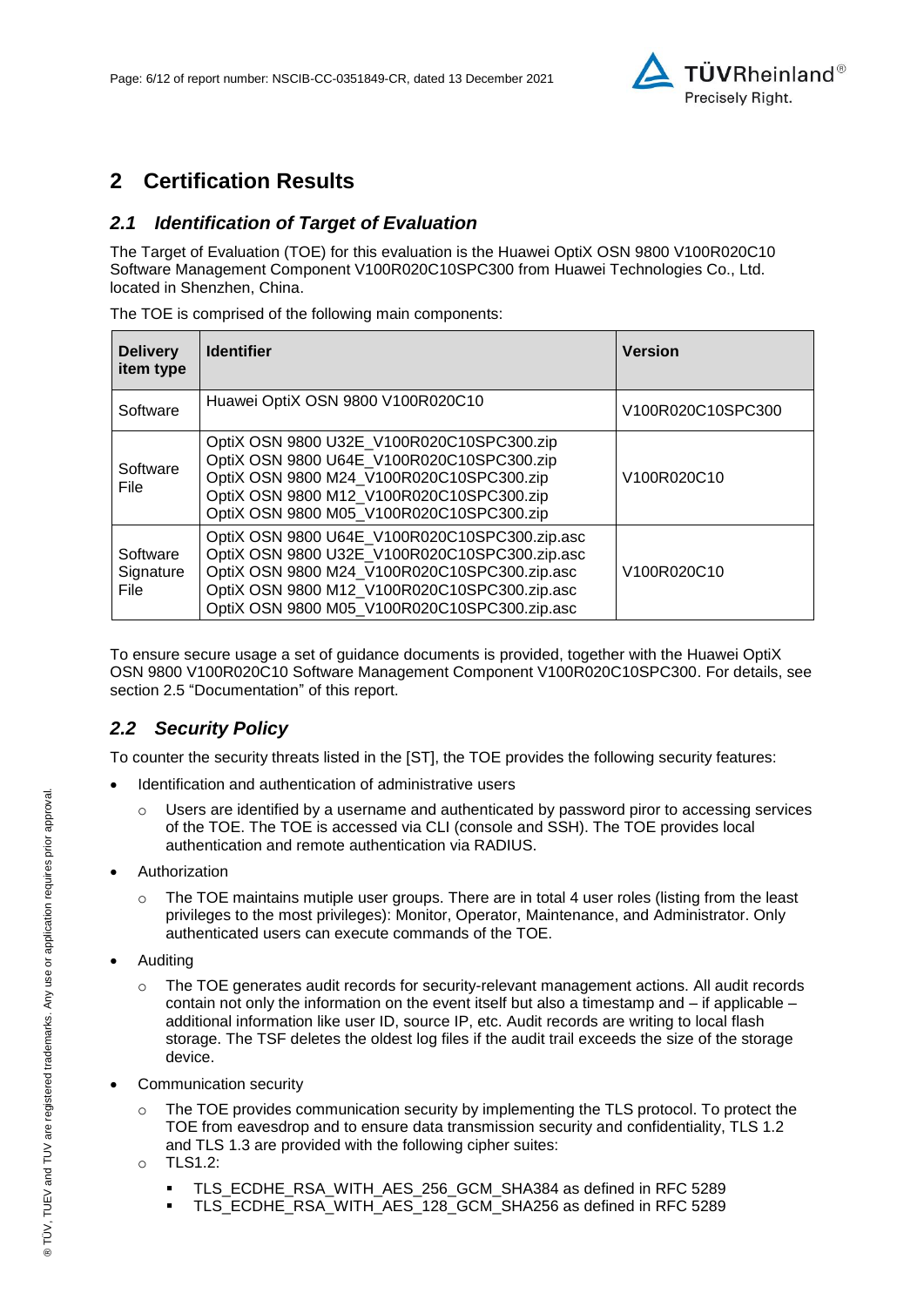

- TLS\_DHE\_RSA\_WITH\_AES\_128\_GCM\_SHA256 as defined in RFC 5288
- TLS\_DHE\_RSA\_WITH\_AES\_256\_GCM\_SHA384 as defined in RFC 5288
- o TLS1.3:
	- **TLS CHACHA20 POLY1305 SHA256 as defined in RFC8439**
	- TLS\_AES\_256\_GCM\_SHA384 as defined in RFC8446
	- TLS\_AES\_128\_CCM\_8\_SHA256 as defined in RFC8446
	- TLS\_AES\_128\_GCM\_SHA256 as defined in RFC8446
	- **TLS\_AES\_128\_CCM\_SHA256 as defined in RFC8446**
- o The TOE also provides an SFTP client for secure file downloading and uploading. Users can use the SFTP client for fault collection, log uploading, and uploading and downloading of a file and a database etc. SFTP provides:
	- Authentication of client by password or RSA public key;
	- AES encryption algorithms;
	- **-** HMAC integrity verification algorithms;
	- Secure cryptographic key exchange using diffie-hellman-group14-sha1.
- Management traffic flow control
	- For administration of the TOE, network packages have to be sent to the TOE from the management network. When a network packet reaches the TOE from the management network, the TOE applies an information flow security policy in the form of Access Control Lists (ACLs) to the traffic before processing it. Network packets on Layer 3 from the management network arriving at a network interface of the TOE are checked to ensure that they conform to the configured packet filter policy.
- The TOE provides the following management functionalities:
	- o Management of user accounts and user attributes, including user credentials;<br>
	o Management of authentication failure policy:
	- Management of authentication failure policy;
	- o Access control management, including the association of users and corresponding privileged functionalities;
	- o Enabling/disabling trusted channels for local and remote access to the TOE's management interfaces;
	- o Management of ACLs and ACL attributes and parameters like IP addresses or address ranges;
	- o Configuration of network addresses for services used by the TOE, like NTP, Syslog, RADIUS, SFTP;
	- o Management of the TOE's time;
	- $\circ$  All security management functions (i.e. commands related to security management) require sufficient user level for execution.

### *2.3 Assumptions and Clarification of Scope*

#### **2.3.1 Assumptions**

The assumptions defined in the Security Target are not covered by the TOE itself. These aspects lead to specific Security Objectives to be fulfilled by the TOE-Environment. For detailed information on the security objectives that must be fulfilled by the TOE environment, see section 4.2 of the *[ST]*.

#### **2.3.2 Clarification of scope**

The evaluation did not reveal any threats to the TOE that are not countered by the evaluated security functions of the product.

#### *2.4 Architectural Information*

The TOE is part of the OSN Series software which contains Unified Transmission Software (UTS) and for the System Control and Communication. It provides the core control and management services of the device.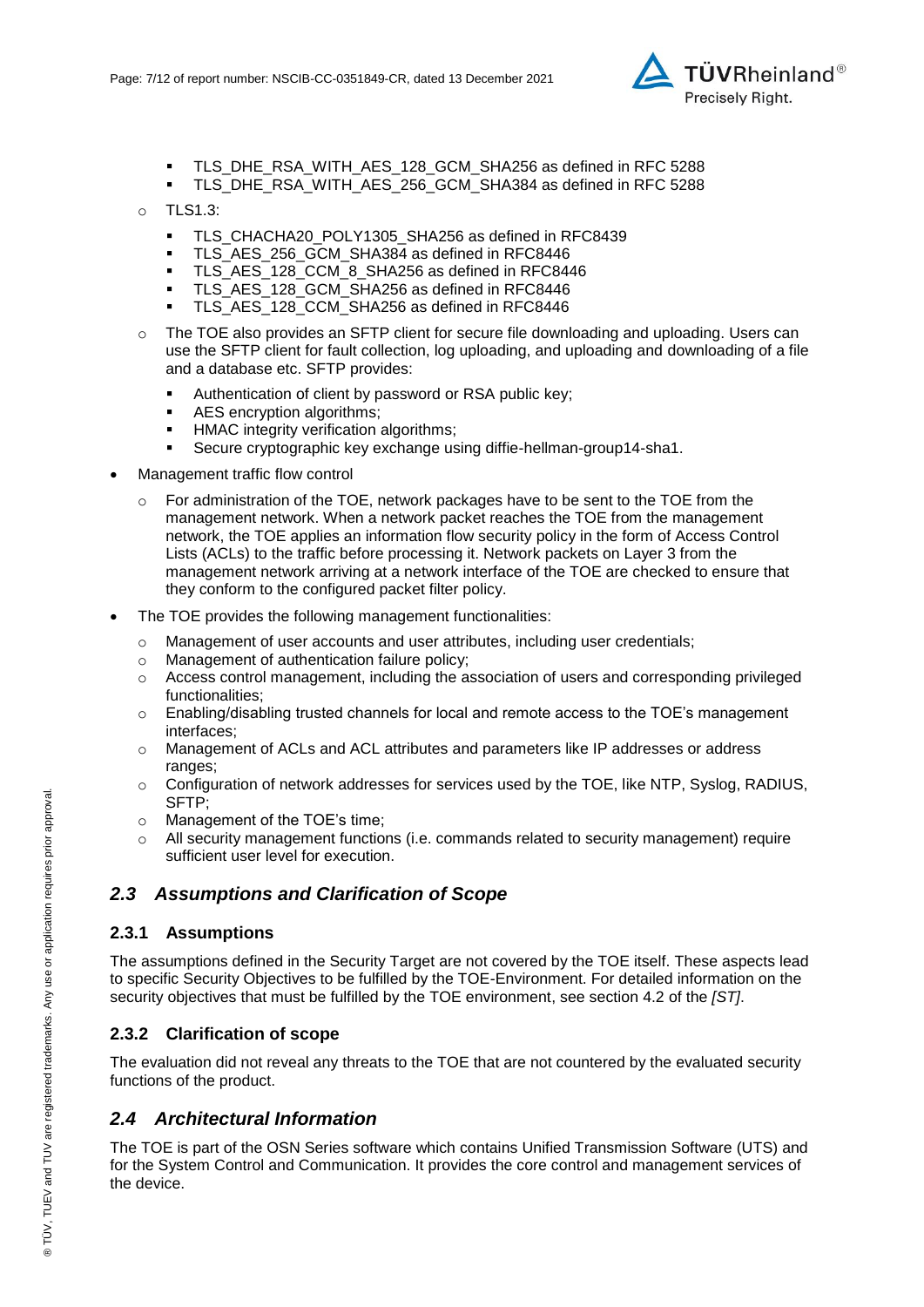

The non-TOE SW components include system and service attribute management, service schedule and protect, optical Layer protocol, service warning and performance, service control and monitor, and OS (Operation System).

The logical architecture, originating from the Security Target [ST] of the TOE can be depicted as follows:



The UTS is responsible for managing and controlling the whole OSN 9800 software, communication, and security features in OSN 9800. The UTS relies on the underlying OS. The OS is responsible for processes scheduling management, file system management, memory management, IPC module (Inter Process communication), and drivers etc. The security features of the TOE are all provided by the UTS.

### <span id="page-7-0"></span>*2.5 Documentation*

The following documentation is provided with the product by the developer to the customer:

| <b>Identifier</b>                                                                               | <b>Version</b> |
|-------------------------------------------------------------------------------------------------|----------------|
| OptiX OSN Intelligent Optical Transport Platform 9800 V100R020C10<br><b>Product Description</b> | issue 02       |
| Huawei OptiX OSN 9800 V100R020C10 Software - AGD_OPE                                            | V1.1           |
| Huawei OptiX OSN 9800 V100R020C10 Software - AGD PRE                                            | V1.1           |
| Huawei OptiX OSN 9800 V100R020C10 Software - ADV_C&R                                            | V1.0           |

## *2.6 IT Product Testing*

Testing (depth, coverage, functional tests, independent testing): The evaluators examined the developer's testing activities documentation and verified that the developer has met their testing responsibilities.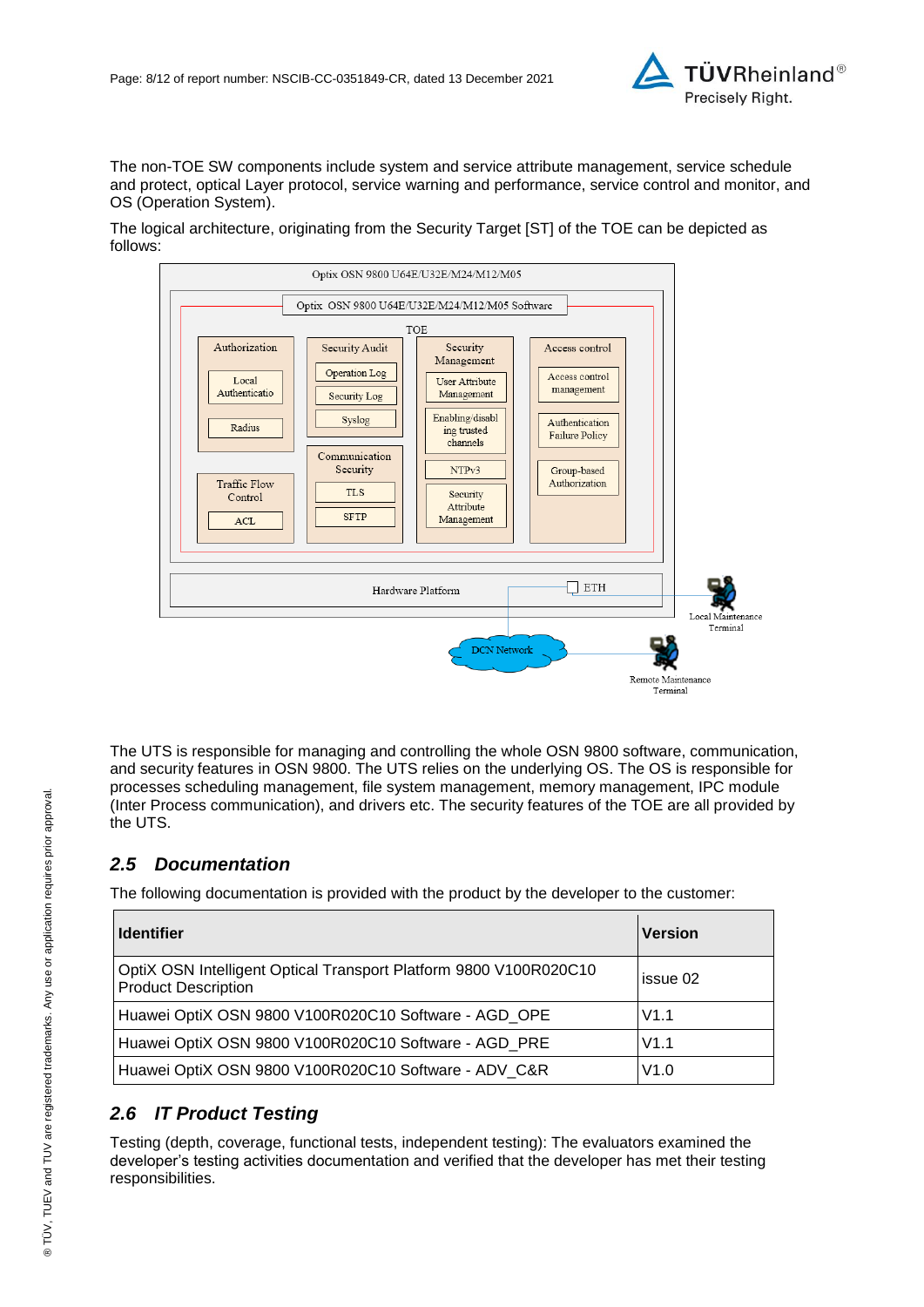

### **2.6.1 Testing approach and depth**

The developer focused on functional testing and manually tested all of the defined test cases. The developer grouped the 26 executed test cases into the following logical security functions:

- Auditing
- Authorization
- Authentication
- Communication security
- Security Management
- Time
- Interface

Each defined test case ran independently. There was no sequence dependency between test cases. The developer tested all the TSFIs. However, the developer focused more on the management interfaces (CLI and GUI) than the protocol interfaces (RADIUS, NTP, etc.).

The developer executed their test plan on an OSN 9800 series models U64E, U32E, M24, M12, and M05 chassis with control board TNG3CXP running V100R020C10SPC300.

The evaluator repeated 6 of the developer's test cases. In addition, the evaluator devised 10 independent evaluator tests to further complement the coverage.

#### **2.6.2 Independent penetration testing**

To identify potential vulnerabilities the evaluator performed the following activities:

- Focused analysis
	- $\circ$  An analysis of the evidence with the aim of identifying any potential vulnerabilities evident through the contained information.
- SFR analysis
	- $\circ$  The evaluator applies their knowledge of attacks applicable to the TOE type.
- Public domain analysis
	- $\circ$  The evaluator performs a public domain vulnerability search for TOE specific items (TOE name, TOE-type, secure libraries, etc.)
- Network scanning tools
	- $\circ$  The evaluator runs vulnerability-scanning tools to identify potential vulnerabilities.

The evaluator devised 7 penetration tests to verify that the TOE, in its operational environment, met the assurance requirements. The total test effort expended by the evaluators was 1 week. During that test campaign, 100% of the total time was spent logical tests.

#### **2.6.3 Test configuration**

The test configuration was identical to that described in section 2.6.1.

### **2.6.4 Test results**

The testing activities, including configurations, procedures, test cases, expected results and observed results are summarised in the *[ETR]*, with references to the documents containing the full details.

The developer's tests and the independent functional tests produced the expected results, giving assurance that the TOE behaves as specified in its *[ST]* and functional specification.

No exploitable vulnerabilities were found with the independent penetration tests.

The algorithmic security level of cryptographic functionality has not been rated in this certification process, but the current consensus on the algorithmic security level in the open domain, i.e., from the current best cryptanalytic attacks published, has been taken into account.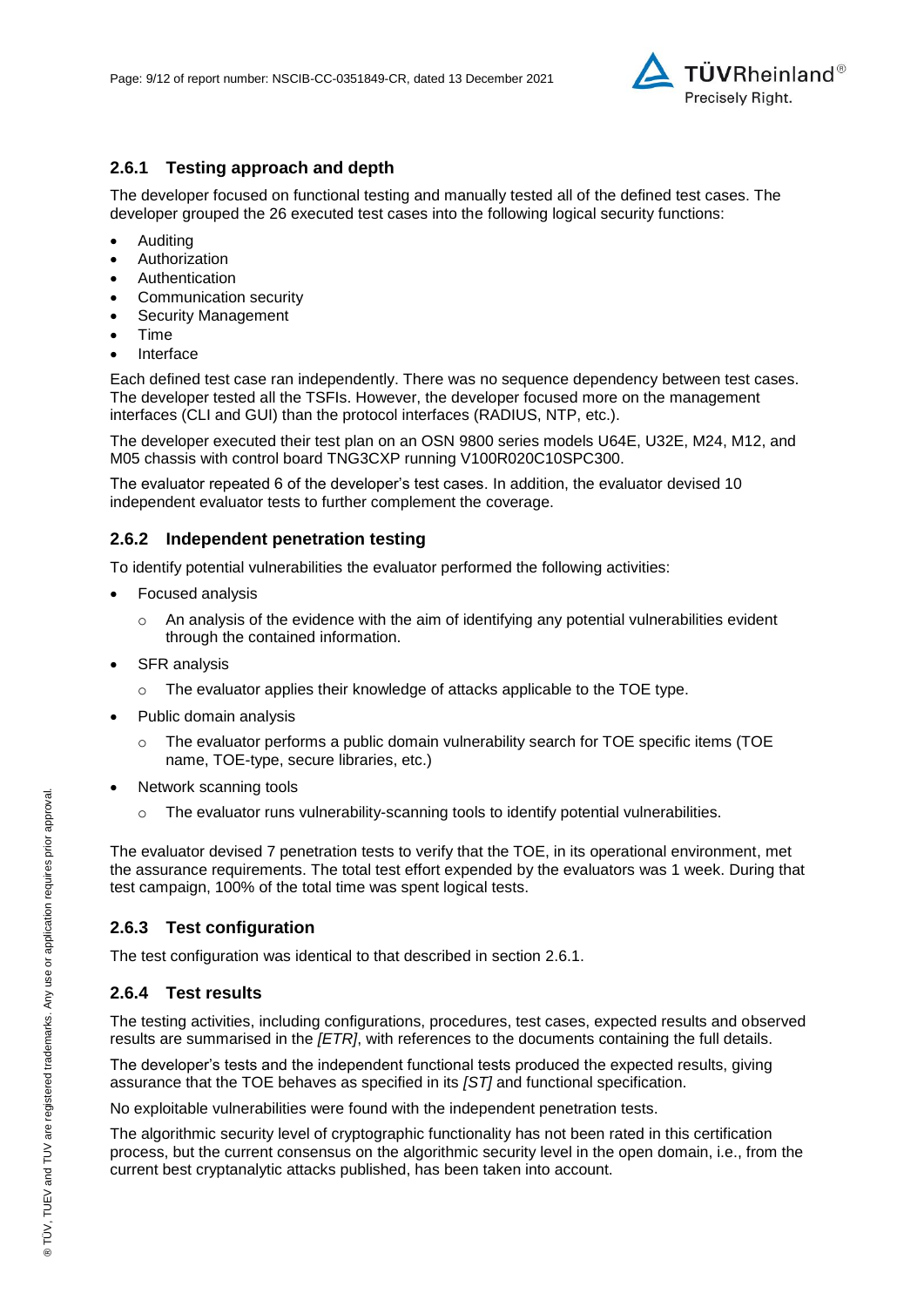

### *2.7 Reused Evaluation Results*

There has been extensive reuse of the ALC aspects for the sites involved in the development and production of the TOE, by use of 3 Site Technical Audit Reuse reports.

No sites have been visited as part of this evaluation.

### *2.8 Evaluated Configuration*

The TOE is defined uniquely by its name and version number [Huawei OptiX OSN 9800 V100R020C10](#page-0-3)  [Software Management Component V100R020C10SPC300.](#page-0-3)

### *2.9 Evaluation Results*

The evaluation lab documented their evaluation results in the *[ETR]*, which references an ASE Intermediate Report and other evaluator documents.

The verdict of each claimed assurance requirement is "**Pass**".

Based on the above evaluation results the evaluation lab concluded the [Huawei OptiX OSN 9800](#page-0-3)  [V100R020C10 Software Management Component V100R020C10SPC300,](#page-0-3) to be **CC Part 2 extended, CC Part 3 conformant**, and to meet the requirements of **EAL [4](#page-4-0) augmented with ALC\_FLR.2**. This implies that the product satisfies the security requirements specified in Security Target *[ST]*.

### *2.10 Comments/Recommendations*

The user guidance as outlined in section [2.5](#page-7-0) ["Documentation"](#page-7-0) contains necessary information about the usage of the TOE.

In addition, all aspects of assumptions, threats and policies as outlined in the Security Target not covered by the TOE itself must be fulfilled by the operational environment of the TOE.

The customer or user of the product shall consider the results of the certification within his system risk management process. For the evolution of attack methods and techniques to be covered, the customer should define the period of time until a re-assessment for the TOE is required and thus requested from the sponsor of the certificate.

The strength of the cryptographic algorithms and protocols was not rated in the course of this evaluation. This specifically applies to the following proprietary or non-standard algorithms, protocols and implementations: none.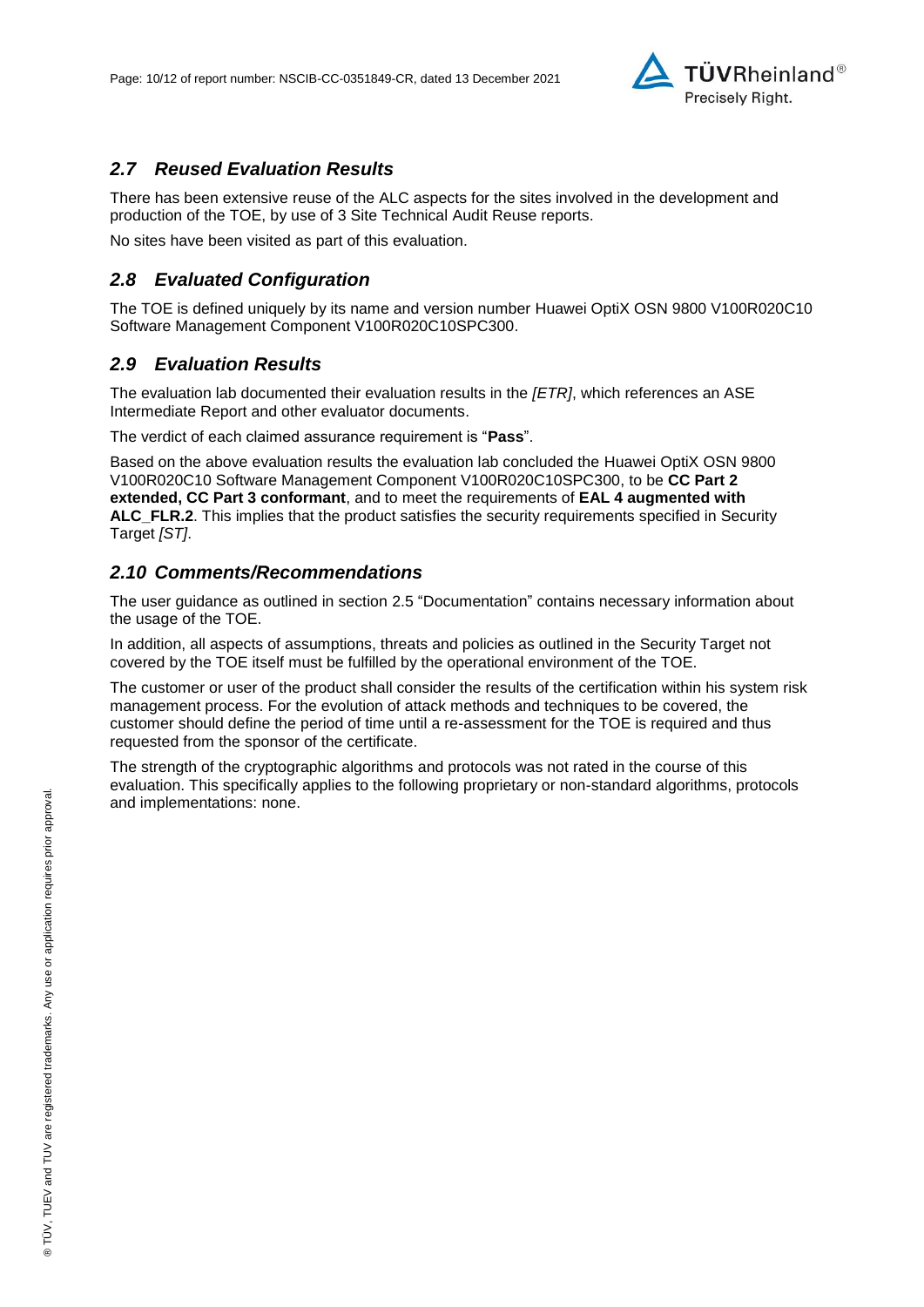

# **3 Security Target**

The [Huawei OptiX OSN 9800 V100R020C10 Software Management Component Security Target,](#page-11-0)  [Issue 1.6, 02 December 2021](#page-11-0) *[ST]* is included here by reference.

## **4 Definitions**

This list of acronyms and definitions contains elements that are not already defined by the CC or CEM:

| <b>ACL</b>    | <b>Access Control List</b>                                                                                                                                             |
|---------------|------------------------------------------------------------------------------------------------------------------------------------------------------------------------|
| cc            | Common Criteria                                                                                                                                                        |
| <b>CCRA</b>   | Arrangement on the Recognition of Common Criteria Certificates in the field of IT<br>Security CEM Common Methodology for Information Technology Security<br>Evaluation |
| <b>CEM</b>    | Common Methodology for Information Technology Security Evaluation                                                                                                      |
| <b>CLI</b>    | Command Line interface                                                                                                                                                 |
| GUI           | <b>Graphical User Interface</b>                                                                                                                                        |
| EAL           | <b>Evaluation Assurance Level</b>                                                                                                                                      |
| ETR.          | <b>Evaluation Technical Report</b>                                                                                                                                     |
| IT            | Information Technology                                                                                                                                                 |
| <b>ITSEF</b>  | <b>IT Security Evaluation Facility</b>                                                                                                                                 |
| <b>IPC</b>    | Inter Process Communication                                                                                                                                            |
| JIL           | Joint Interpretation Library                                                                                                                                           |
| <b>NSCIB</b>  | Netherlands Scheme for Certification in the area of IT security                                                                                                        |
| <b>NTP</b>    | Network Time Protocol                                                                                                                                                  |
| PP.           | <b>Protection Profile</b>                                                                                                                                              |
| <b>RADIUS</b> | Remote Authentication Dial-In User Service                                                                                                                             |
| <b>SMTP</b>   | Simple Mail Transfer Protocol                                                                                                                                          |
| <b>SSH</b>    | Secure Shell                                                                                                                                                           |
| <b>TOE</b>    | <b>Target of Evaluation</b>                                                                                                                                            |
| <b>UTS</b>    | <b>Unified Transmission Software</b>                                                                                                                                   |